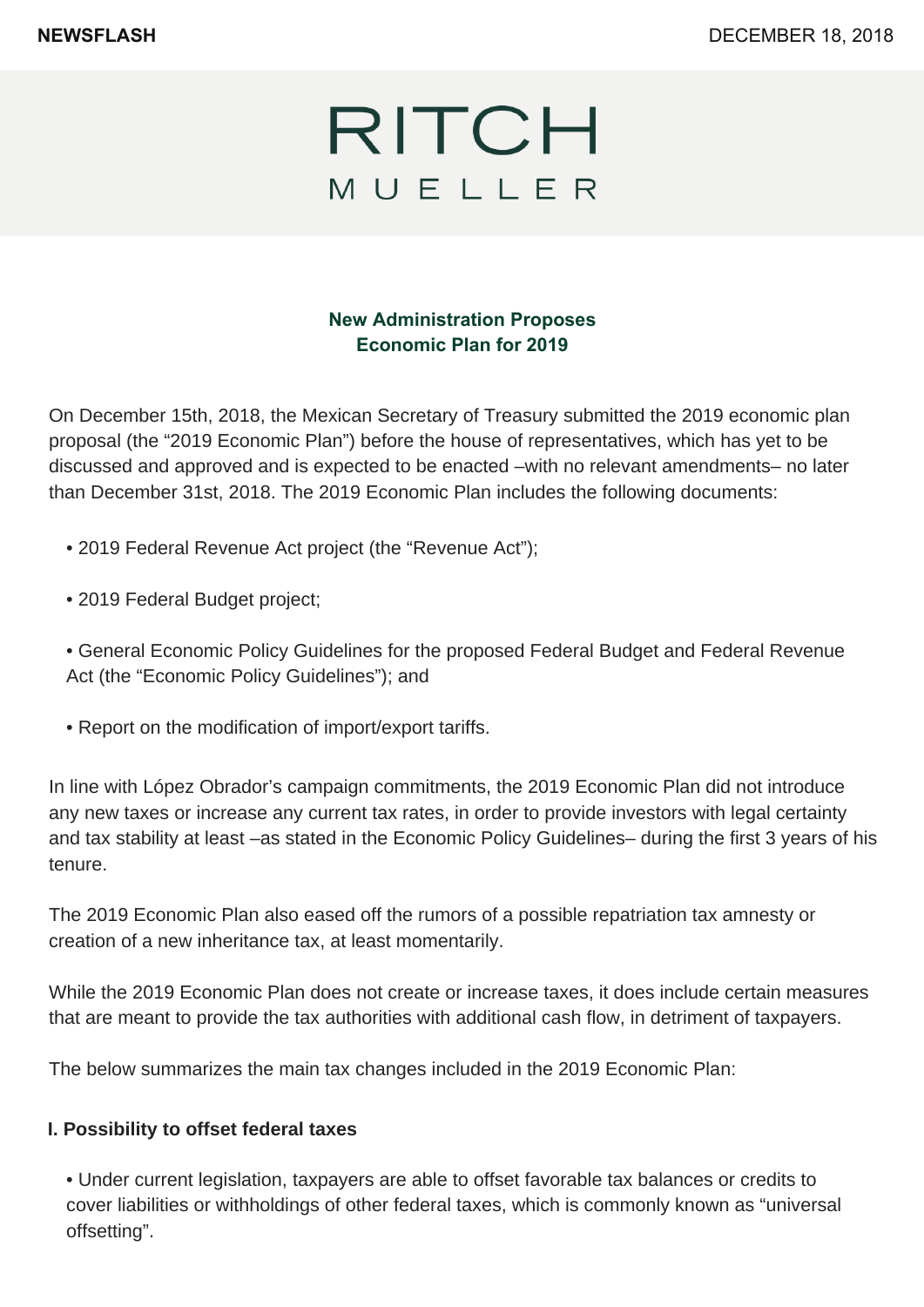### RITCH MUELLER

• The Revenue Act proposal limits the possibility to offset such favorable tax balances or credits against other liabilities or withholdings of other federal taxes (e.g. income tax credits may now only be offset vs income tax liabilities). It also clarifies that VAT credits are no longer subject to "universal offsetting" and, therefore, may now only be credited against VAT liabilities or requested in refund.

• This measure is expected to increase the tax authorities' cash flow, in detriment of taxpayers', as these will now have to cover taxes or withholdings of other federal taxes that would have otherwise been covered with the use of favorable tax balances or credits.

### **II. Financial System**

• Financial entities that make interest payments to Mexican entities and individuals are required to withhold, as an advanced tax payment, a percentage on the capital that gives rise to the payment of interest. Taxpayers are then able to credit such withholding in their annual income tax return.

• Expecting lower inflation and higher interest rates; the rate of withholding is proposed to be increased from 0.46% to 1.04%, which represents a staggering increase of 126%.

### **III. Border zone incentives**

• The Economic Policy Guidelines make reference to a northern border zone incentives package. By means of a Presidential Decree, specific rules clarifying the requirements to be entitled to claim such benefits are expected to be issued at some point in 2019. Only specific taxpayers will be eligible to claim the benefits under such incentive.

• A reduction of a third of the current income tax rate is proposed for legal entities (i.e. from 30% to 20%) or individuals that carry out entrepreneurial activities in the northern border zone.

• For VAT purposes, the incentive is expected to reduce the tax rate in the border zone from 16% to 8%.

### **IV. Oil and gas industry**

• The definitions of automotive fuels, gasoline, diesel, non-fossil fuels and automotive ethanol for excise tax purposes are proposed to be maintained, which still represent some gray areas for taxpayers.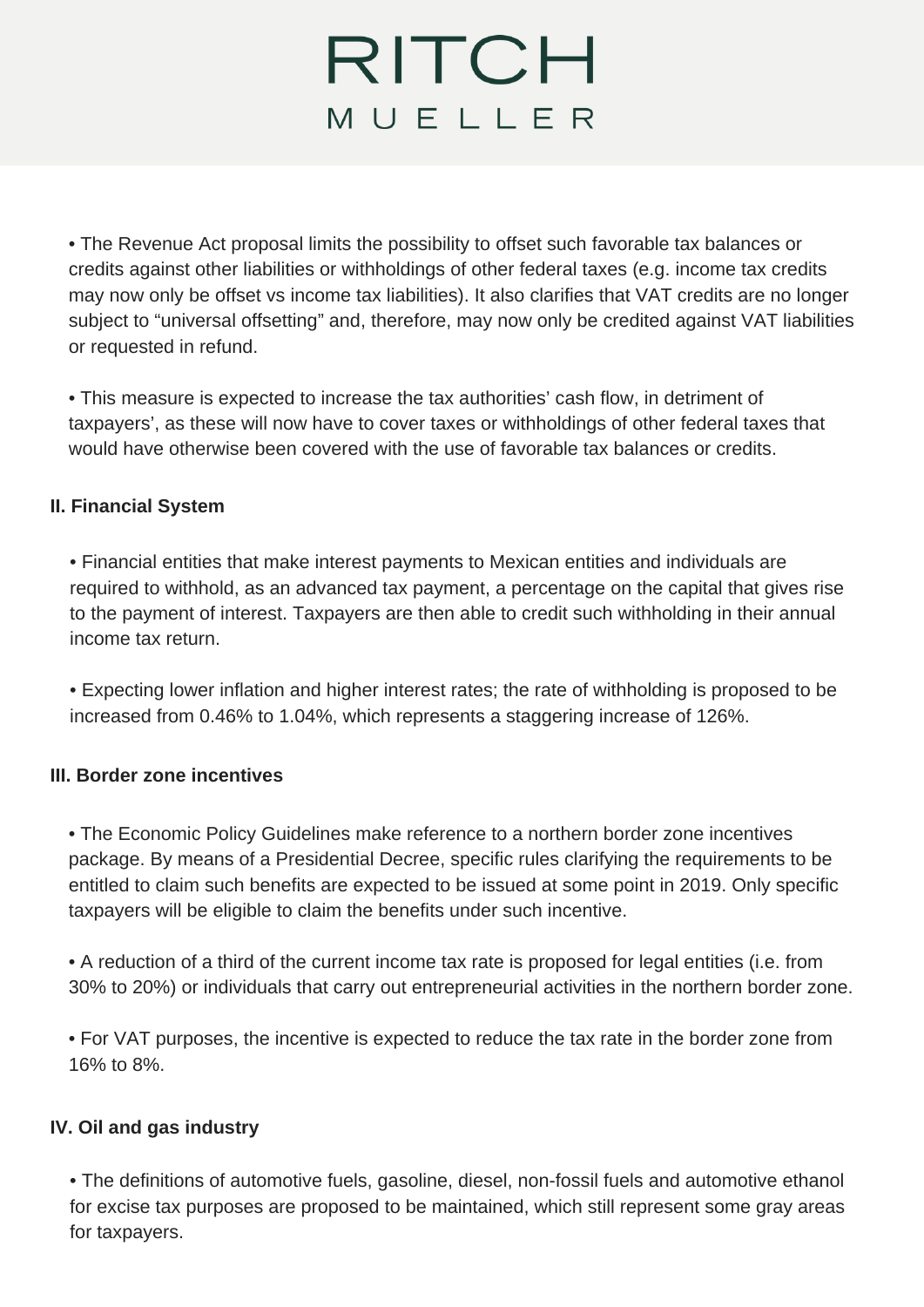# RITCH MUELLER

• The Revenue Act proposes to maintain the clarification for excise tax purposes that when automotive fuels are blended, the tax shall be determined according to the amounts that the blend contains of each different fuel.

• The proposed Revenue Act did not, however, resolve many of the practical issues of the current excise tax regime (e.g., weekly changes in rates, ambiguous definitions, etc.).

• The Revenue Act proposes to maintain the possibility for contractors and assignors to offset the Hydrocarbons Exploration and Extraction Tax ("Impuesto por la actividad de exploración y extracción de hidrocarburos") against balances for the same tax triggered during subsequent years.

### **V. Sector specific tax incentives**

• In general, the Revenue Act proposes to maintain the sector specific excise and income tax incentives included in the 2018 Revenue Act.

• However, the Revenue Act proposes that tax credits deriving from the application of the sector specific tax incentives shall only proceed against the annual income tax of that fiscal year, thus avoiding their creditability against withheld income taxes or monthly advanced payments, which is expected to reduce the efficiency of these incentives.

### **VI. Anti-money laundering compliance**

• The Revenue Act proposes to grant an amnesty for persons that are not up to date with the compliance of anti-money laundering requirements.

• The specific regulatory framework under which this amnesty program will be enacted, shall be published within 60 days after the Revenue Act is enforced.

### **VII. Other relevant matters**

• The 2018 surcharge rate applicable to assessed tax differences is maintained at 0.98% for 2019.

• In connection to surcharge rates applicable for assessed tax differences in a deferred payment plan, rates are also maintained, as follows: i) 1.26% for 12 month plans; (ii) 1.53% for 12 to 24 month plans; and (iii) 1.82% for plans that exceed 24 months.